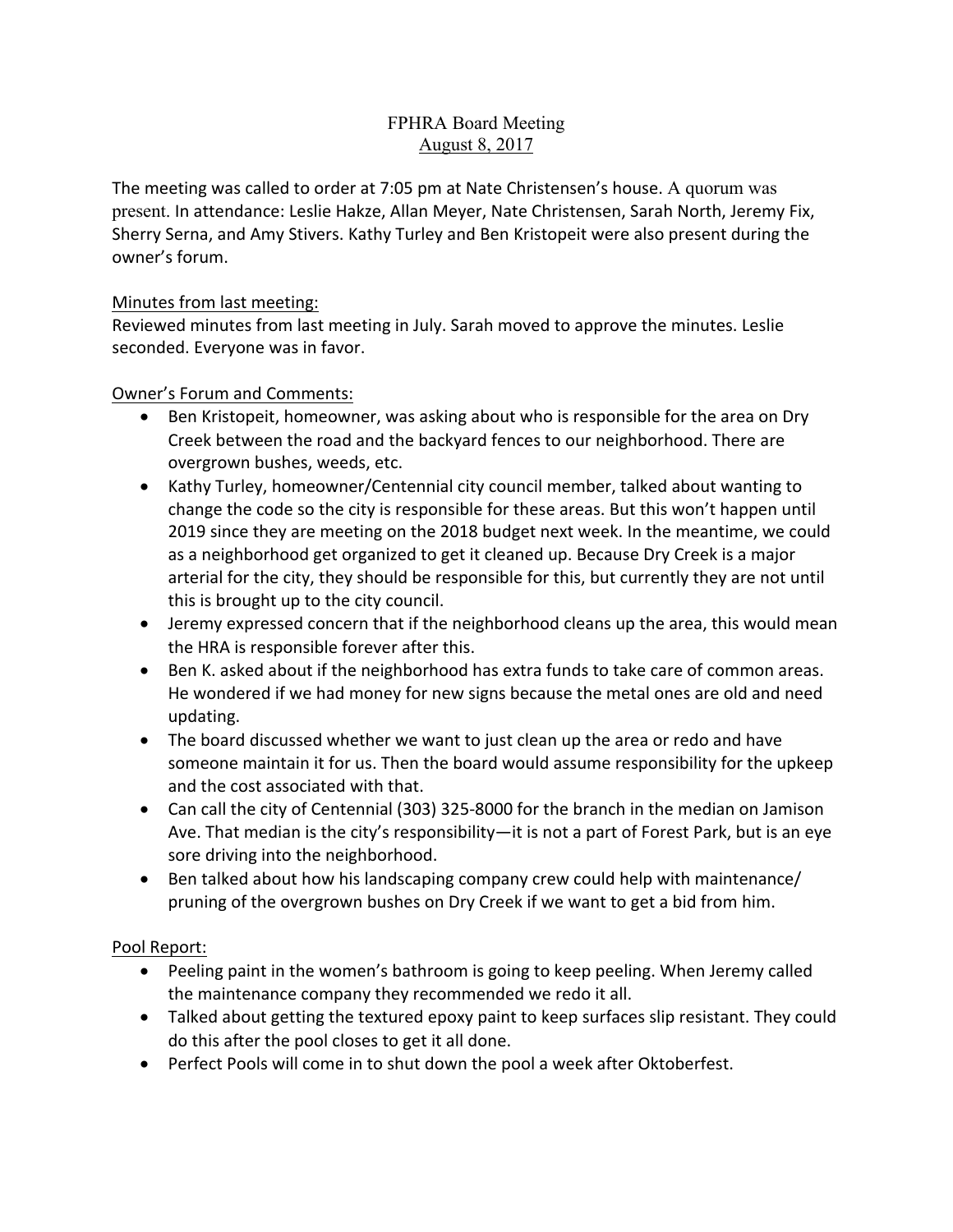- Clean-up day will be scheduled for the following weekend after Oktoberfest (9/22-9/24) so we can get the dumpster.
- Drain on the patio was clogged the other day. There was a plastic bag in there that was stopping up the water. Jeremy recommends getting the drains snaked every year to keep things clear.

# Beautification Report:

- Leslie will call Weed Wrangler this week to treat the weeds more in the pool area.
- Weed Wranglers come four times a year to do a big spray. They guarantee their work, so if we see issues, they will come spray again for free.

# Social:

- Movie night may still happen if we can have it on the weekend of August 26, but the guards are going back to school, so we may not have enough to work late that night. Jeremy will ask Perfect Pools to find out if this is possible. The movie screen and projector are available, but are being used by the owners on August 19 for their own party.
- Oktoberfest will occur before we meet again. Leslie and Sherry will work on the details and communicate with Sarah to send out the email to homeowners.

# Communications:

- Website—looks good. The mobile view didn't look right, so Sarah will look at that. Nate said there was something weird with the tabs, when you click on them it says another heading like "academics" or something. Sarah will look at that, it may have been due to the template.
- Need to set up Forest Park email addresses for each board member and a generic webmaster email address.
- Send Sarah pictures and bios if you haven't already done so. These will be added to the site prior to going live.
- Send pictures of Forest Park events to add to the website.
- Discussed how it will be nice to have monthly newsletters available on the website.
- Minutes for monthly meetings and annual meetings need to be posted on the website. These will be a month after, since they need to be approved by the board at the next meeting. Sarah will give Amy rights to post these on the website.
- Sarah will get a copy of the annual meeting minutes from 2016 to add to the website so people can review these prior to the annual meeting.

# Old Business:

- Slow down signs—Sherry asked for a bid for 50 and it will cost around \$400. This seems too expensive.
- Mailbox is mounted at the pool and Jeremy was waiting to notify the post office, but he can take care of that.
- Two keys for the mailbox. Nate will have one and another one will go to someone on the board for back-up.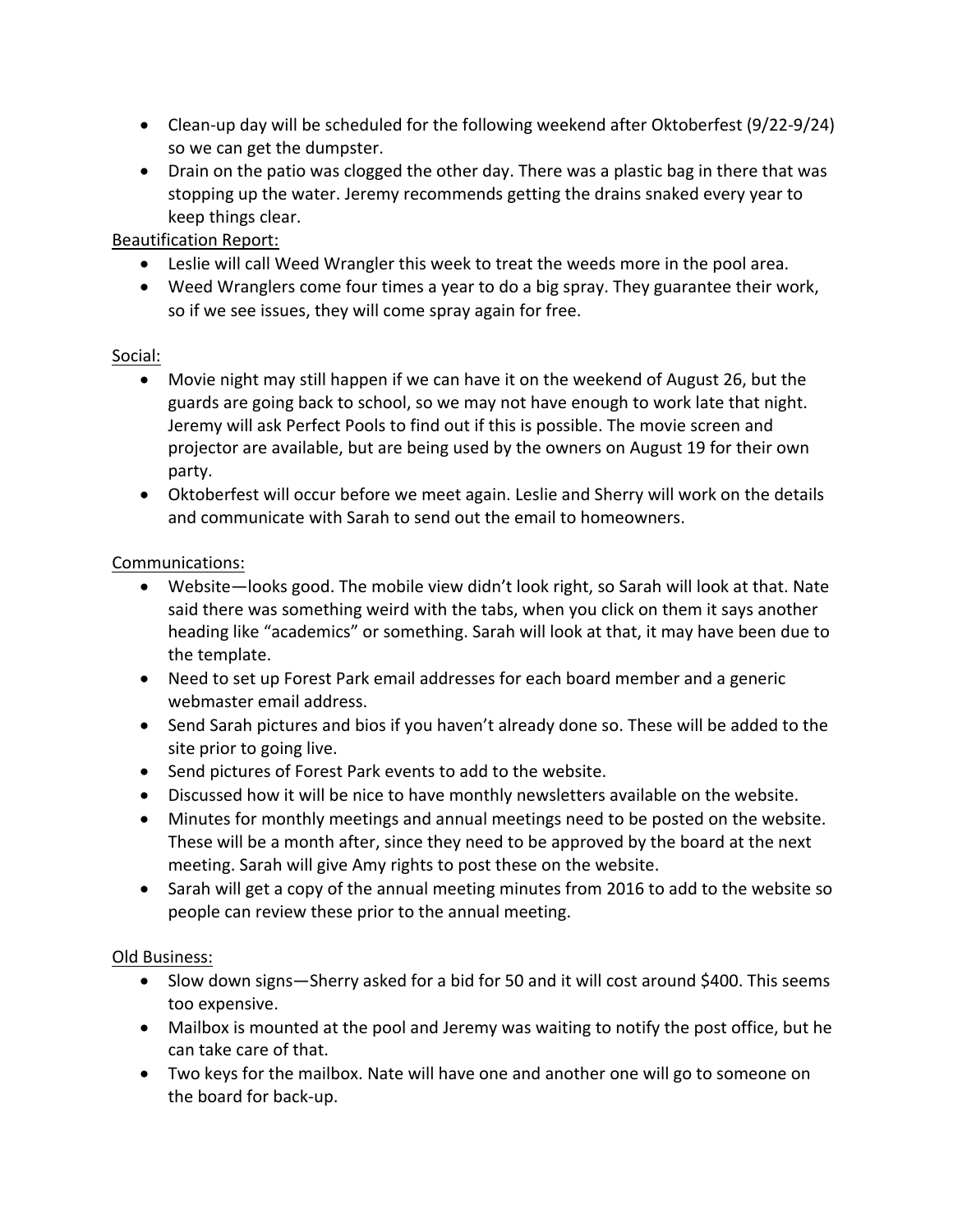• New mailbox address is 7650 S. Filmore Ave.

#### **Financial Report:**

- Late dues—same 9 people are still on the list. One homeowner paid directly to the account at  $1^{st}$  Bank. They are still listed as being late on Allan's records. Allan reports the deposit was made at the bank in cash of \$560, but there is no record of who made the deposit. The homeowner reports calling Allan to let him know, but Allan reports he never got a call. Last year this same homeowner made the deposit this way, but he had proof because he had a deposit ticket. The board feels we can assume that payment was from that same homeowner. Can ask this homeowner for a record of a deposit slip.
- Kettle Place paperwork—new homeowner
- Bank signatures—Leslie gave Allan a copy of her new license so that she can have signing powers on the bank account along with Nate.
- Process changes—it seems that we have a paid accountant position that is doing more than what other HOA's are doing.
- The accountant role should be the accountability for the board and the board should be the ones writing checks, taking receipts, approving reimbursements, etc.
- Communication comes through Allan first and not the board, which seems backwards. Allan feels this has occurred in the past because boards are sometimes not active.
- We as a board, need to clean up the accounting so the information is useful to us and we can do our business. The record-keeping should make it easy to find what we need when called upon to do so, especially if records are kept digitally.
- Nate is willing to get the dues payments, receipts, etc. from the new mailbox and will scan them in to keep record of them. We'll use the expense report to keep track of reimbursements each month.
- Digital statements with copies of checks has now been requested by Allan from  $1<sup>st</sup>$  Bank, so that should start next month.
- We need to come up with the data that we want to see each month at board meetings, that is useful for board members to understand our budget status. We need to remedy Allan paying himself, as well.
- Nate asked about the title process—how does the title company know to contact Allan? We were thinking we could switch this to the board being notified for the status letter through our website where we could have our information available for the title company and new homeowner. This would allow us to have the information up front about needing to change the pool keys and changing the dues, etc. The status letter tells about the status of the home-owners dues to the HRA so the title company knows this for closing.
- Jeremy can send an email with our ideas for updating our monthly reporting to the board members and Allan so we can revamp our process moving forward. We should start changing things over using the mail box to collect payments and receipts and Nate will scan this info. to keep it digitally. We should also look at updating the bills we pay to mailing to the new mailbox. Down the road we can look at e-payments/e-bills and/or paying online through the website. Dropping payments in the mailbox may not be